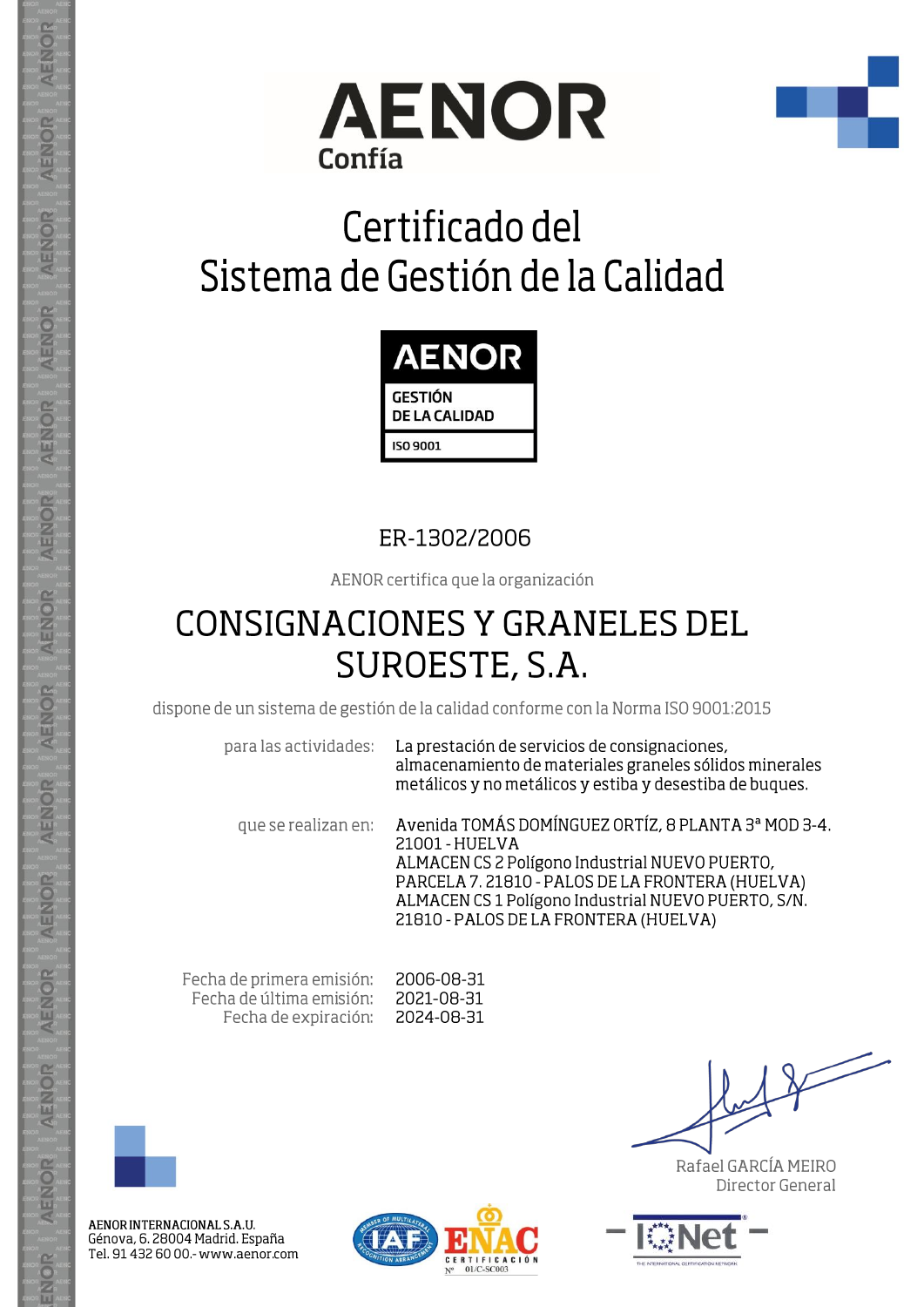| ®                                                                              |  |
|--------------------------------------------------------------------------------|--|
|                                                                                |  |
| THE INTERNATIONAL CERTIFICATION NETWORK                                        |  |
| CERTIFICATE                                                                    |  |
| <b>AENOR</b> has issued an IQNet recognized certificate that the organization: |  |

### *CONSIGNACIONES Y GRANELES DEL SUROESTE, S.A.*

*Avenida TOMÁS DOMÍNGUEZ ORTÍZ, 8 PLANTA 3ª MOD 3-4. 21001 - HUELVA*

*ALMACEN CS 2 Polígono Industrial NUEVO PUERTO, PARCELA 7 21810 - PALOS DE LA FRONTERA (HUELVA)*

*ALMACEN CS 1 Polígono Industrial NUEVO PUERTO, S/N 21810 - PALOS DE LA FRONTERA (HUELVA)*

*has implemented and maintains a*

*Quality Management System*

*for the following scope:* 

*The benefit of the service of ship agency, warehousing of solid bulks metalic and no metalic materials, loading and unloading of ships.*

*which fulfills the requirements of the following standard*

#### *ISO 9001:2015*

*First issued on: 2006-08-31 Last issued: 2021-08-31 Validity date: 2024-08-31*

This attestation is directly linked to the IQNet Partner's original certificate and shall not be used as a stand*alone document*

*Registration Number: ES-1302/2006*

*Alex Stoichitoiu President of IQNet*

**AENOR** 

*Rafael GARCÍA MEIRO Chief Executive Officer*

IQNet Partners\*:

AENOR *Spain* AFNOR Certification *France* APCER *Portugal* CCC *Cyprus* CISQ *Italy* CQC *China* CQM *China* CQS *Czech Republic* Cro Cert *Croatia* DQS Holding GmbH *Germany* EAGLE Certification Group *USA* FCAV *Brazil* FONDONORMA *Venezuela* ICONTEC *Colombia* Inspecta Sertifiointi Oy *Finland* INTECO *Costa Rica* IRAM *Argentina* JQA *Japan* KFQ *Korea* MIRTEC *Greece* MSZT *Hungary* Nemko AS *Norway* NSAI *Ireland NYCE-*SIGE *México* PCBC *Poland* Quality Austria *Austria* RR *Russia* SII *Israel* SIQ *Slovenia*  SIRIM QAS International *Malaysia* SQS *Switzerland* SRAC *Romania* TEST St Petersburg *Russia* TSE *Turkey* YUQS *Serbia*

\* The list of IQNet partners is valid at the time of issue of this certificate. Updated information is available under www.iqnet-certification.com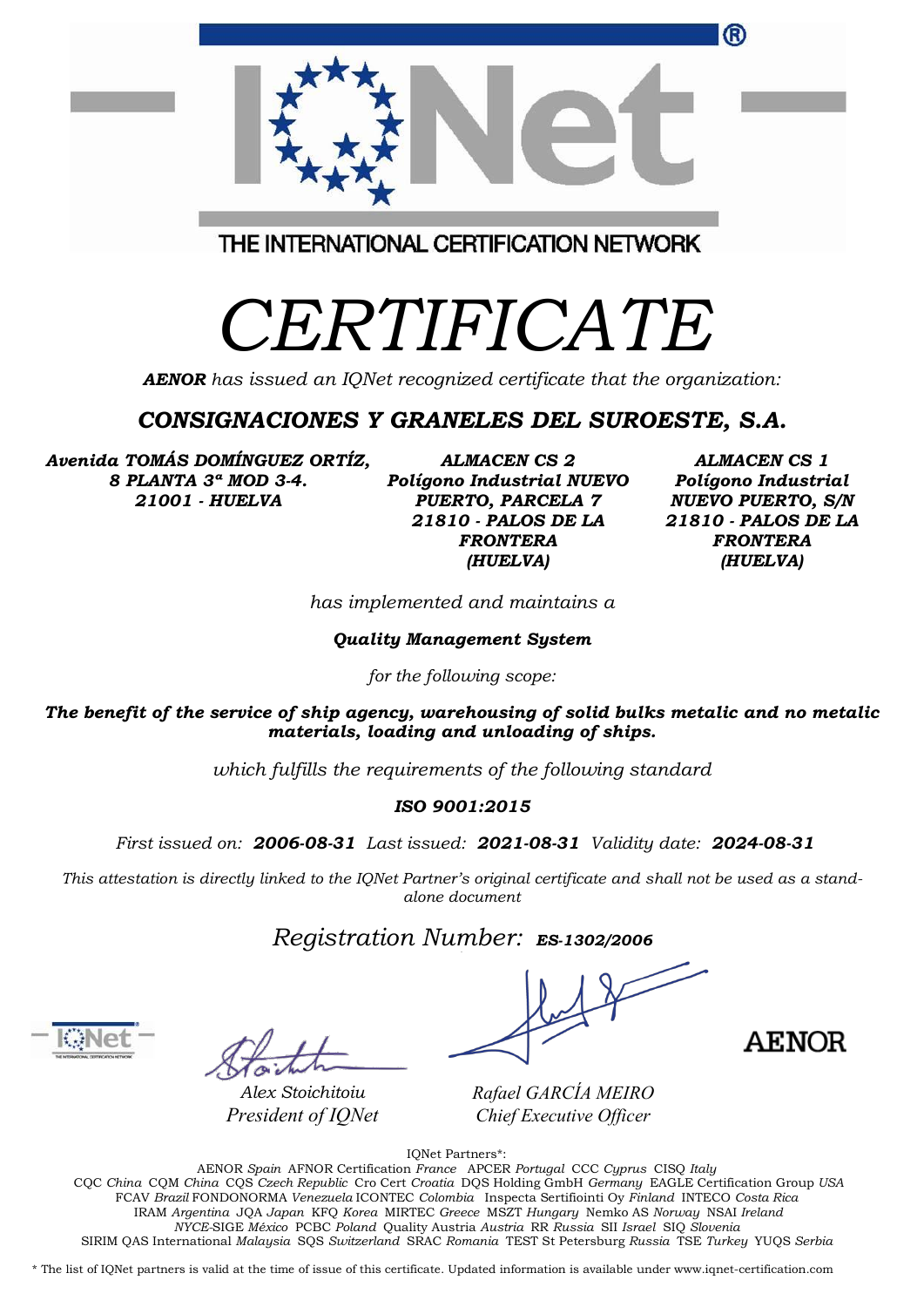



# Certificado del Sistema de Gestión Ambiental



### GA-2008/0491

AENOR certifica que la organización

## **CONSIGNACIONES Y GRANELES DEL** SUROESTE, S.A.

dispone de un sistema de gestión ambiental conforme con la Norma ISO 14001:2015

para las actividades: La prestación de servicios de consignaciones, almacenamiento de materiales graneles sólidos minerales metálicos y no metálicos y estiba y desestiba de buques

que se realiza/n en:

Avenida TOMÁS DOMÍNGUEZ ORTÍZ, 8 PLANTA 3ª MOD 3-4. 21001 - HUELVA ALMACEN CS 2 Polígono Industrial NUEVO PUERTO, PARCELA 7. 21810 - PALOS DE LA FRONTERA (HUELVA) ALMACEN CS 1 Polígono Industrial NUEVO PUERTO, S/N. 21810 - PALOS DE LA FRONTERA (HUELVA)

Fecha de primera emisión: Fecha de última emisión: Fecha de expiración: 2008-09-19 2021-08-31 2024-08-31



AENOR

ENOR

AENOR

**AENOR** 

AENOR

AENOR

**AENOR** 

AENOR

AENOR

AENOR

AENOR

AENOR

AENOR

ENOR

AENOR INTERNACIONAL S.A.U. Génova, 6. 28004 Madrid. España Tel. 91 432 60 00.- www.aenor.com



Rafael GARCÍA MEIRO Director General